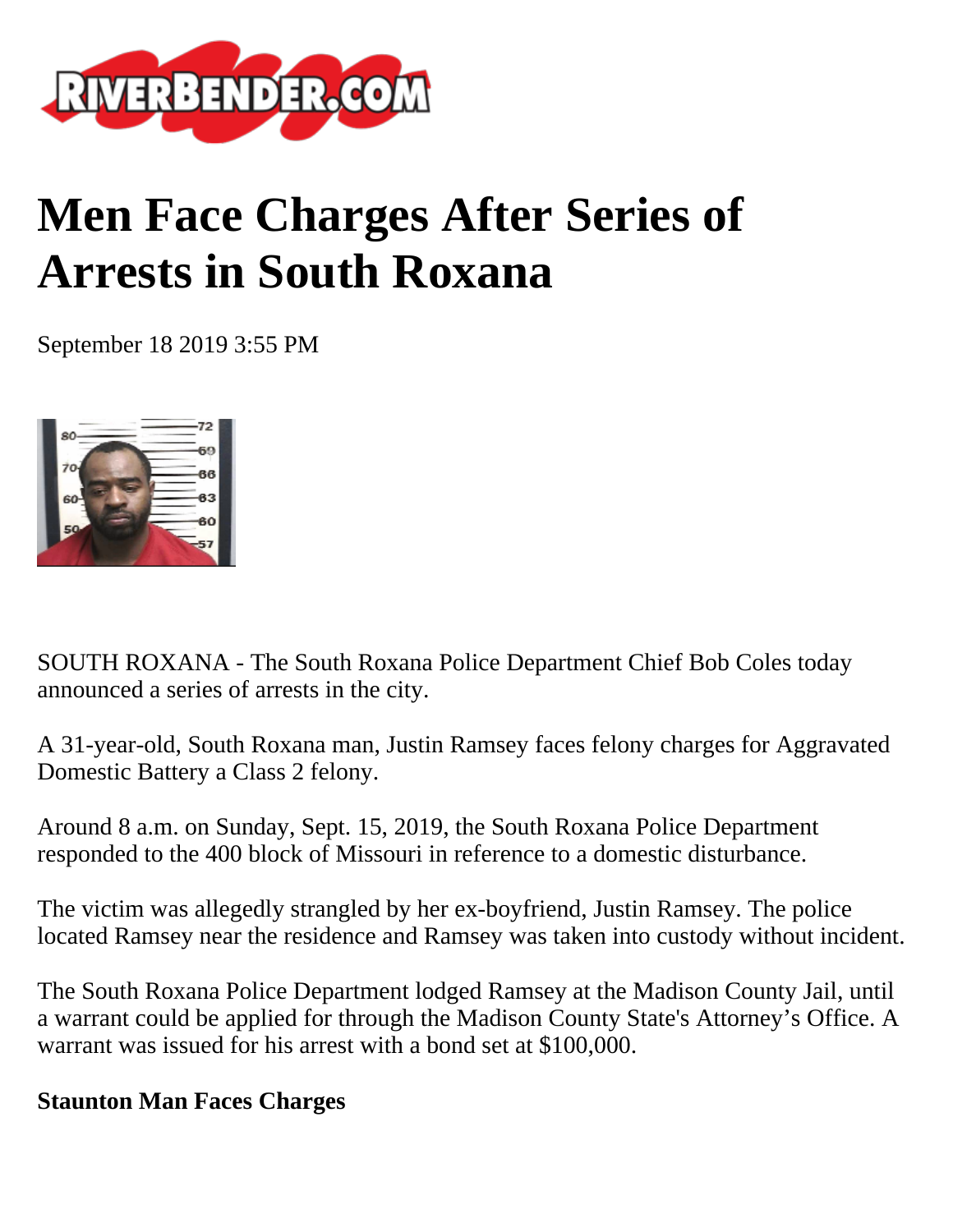

A 39-year-old Staunton man was charged with Aggravated DUI, and Unlawful Possession of a Controlled Substance for an incident on September 2, 2019.

The South Roxana Police Department responded to the 1550 block of Broadway Avenue at around 4:51 p.m. in regards to two subjects passed out in a vehicle.

When the police arrived, the vehicle was running and appeared to be in reverse gear with the brakes applied. Both of the occupants were unconscious.

The car driven by Willam Gray had struck multiple vehicles parked in the driveway of a residence. Gray had to be pulled from the vehicle and given multiple uses of Narcan. Gray was transported to the hospital for evaluation and later released. The passenger of the car was not injured and released from the scene.

A felony warrant has been issued for Gray's arrest for Aggravated DUI and Unlawful Possession of a Controlled Substance. His bond was set at \$100,000. Gray is not in custody at this time and is believed to have returned to his residence in Staunton.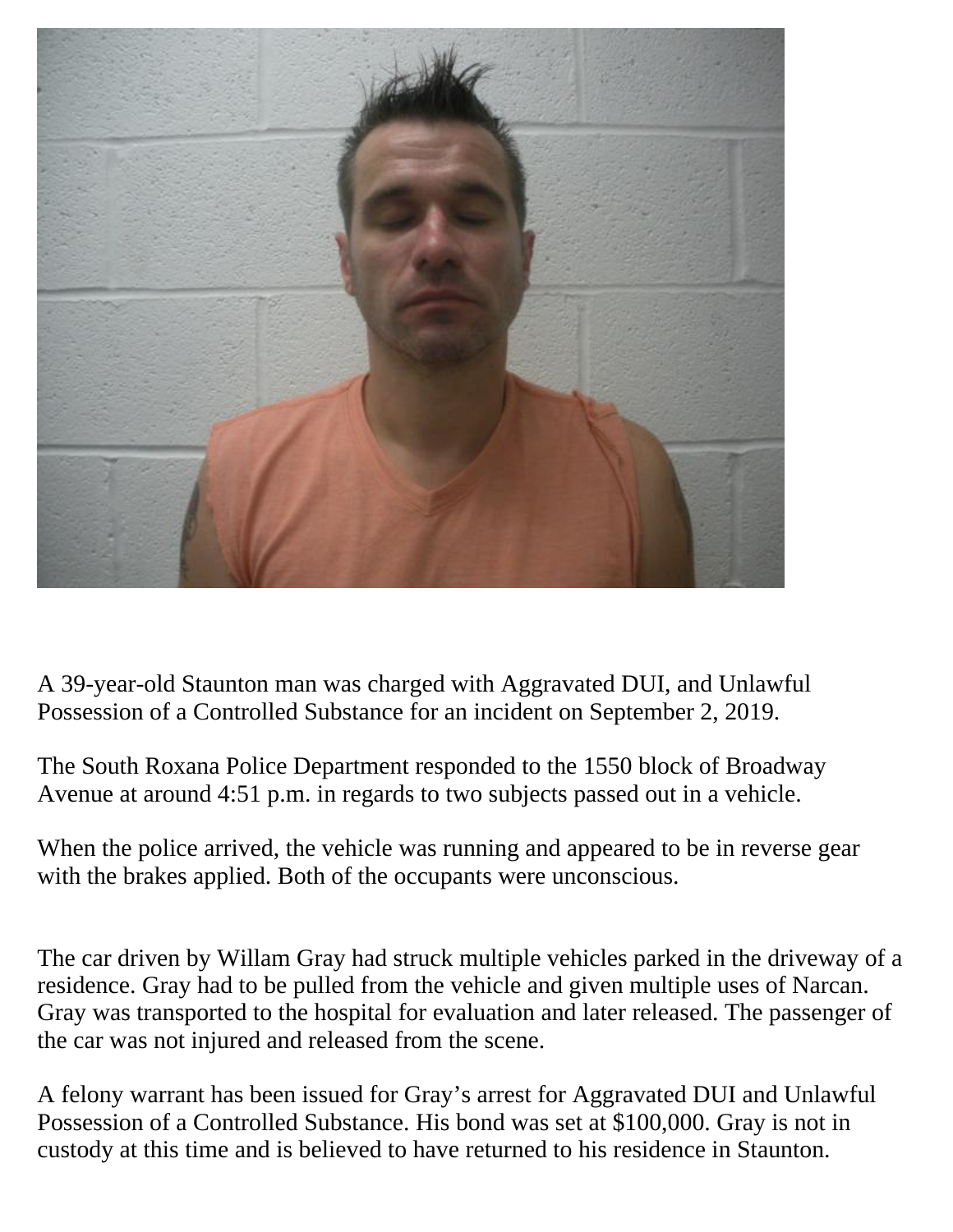## **Brighton Man Faces Charges**



A 51-year-old Brighton man - Toby A. Hughes - is facing charges for Unlawful Possession of a Controlled Substance.